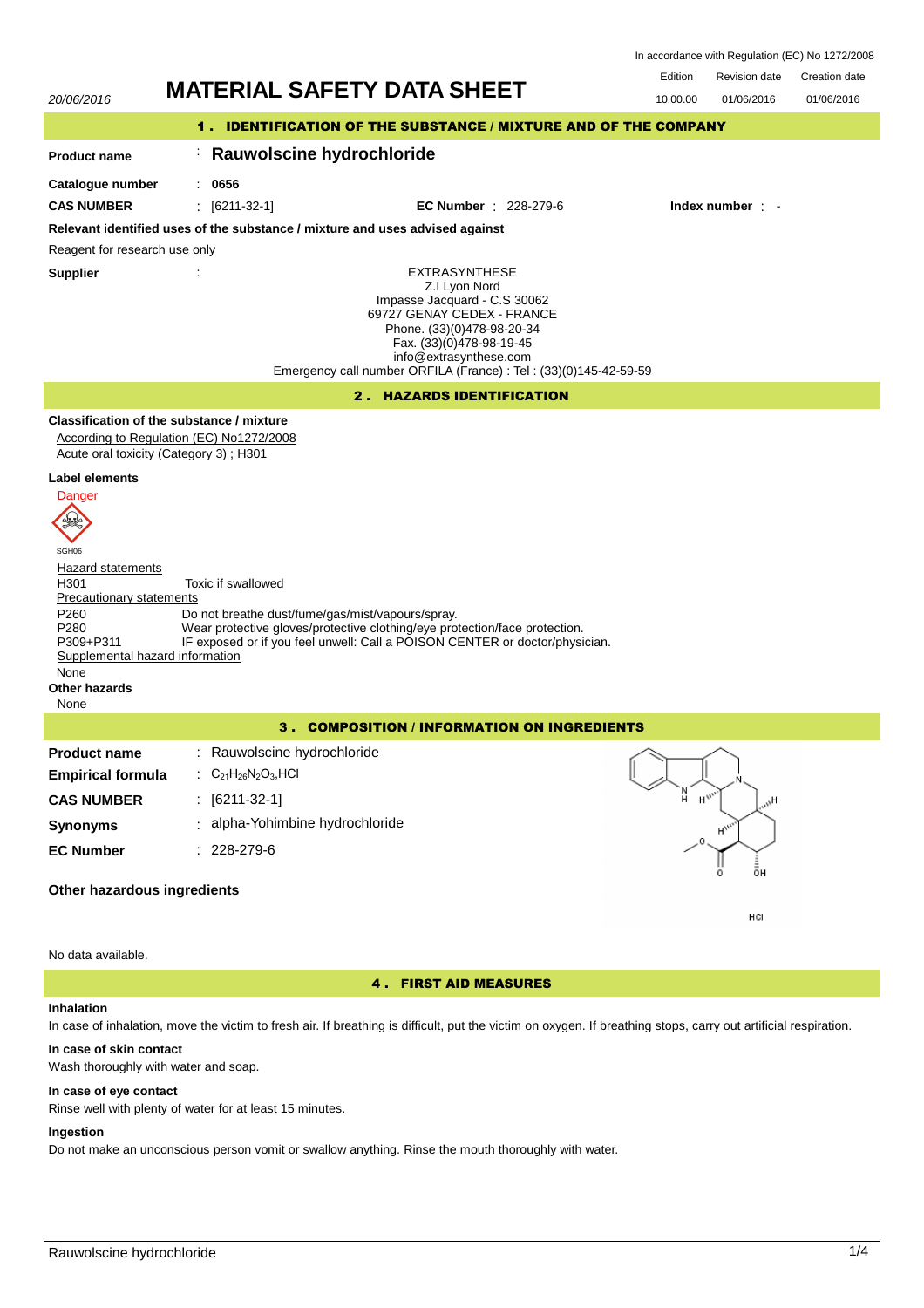### 5 . FIRE-FIGHTING MEASURES

# **Extinguishing media**

Carbon dioxide, dry powder.

## **Special hazards arising from the substance**

Harmful/toxic vapours, carbon oxides may be released during the fire.

### **Advise for fire-fighters**

Wear an autonomous breathing apparatus and suitable protection clothing against chemical agents.

### 6 . ACCIDENTAL RELEASE MEASURES

#### **Personal precautions**

Use personal protective equipment. Evacuate the personnel from the contaminated zone. Ensure adequate ventilation.

## **Environnemental precautions**

Keeping away from drains, surface and ground waters.

### **Methods and materials for containment and cleaning up**

Clean up without creating dust and place in adapted and sealed containers for elimination. Wash the contaminated aera with water and soap. Confine washing water and dispose of it complying with the local regulations. After cleaning, quickly eliminate traces of water with a product absorbing liquids (for example : sand, sawdust, universal binder, Kieselguhr).

# 7 . HANDLING AND STORAGE

## **Precautions for safe handling**

Avoid formation of dust. Avoid contact with skin and eyes. During handling, wear suitable personal protective equipment (see section 8). Follow the normal measures for preventive fire protection.

**Specific handling** No data available.

## **Specific end use(s)**

No data available

### **Conditions for safe storage, including any incompatibilities**

Store in a cool well-ventilated place.

Keep container tightly closed in a dry place away from light.

Store at <+8°C

# 8 . EXPOSURE CONTROL/PERSONAL PROTECTION

### **Respiratory protection**

Wear imperatively an appropriated mask/respirator, tested and approved by standards such as NIOSH (US) or CEN (EU).

### **Hand protection**

Handle with protective gloves. The selected gloves have to satisfy the specifications of EU Directive 89/686/EEC and the standard EN 374 derived from it.

### **Eye protection**

Wear safety glasses.

### **Skin protection**

Wear suitable protective clothing according to the quantity and the level of activity of the substance at the workplace.

## 9 . PHYSICAL AND CHEMICAL PROPERTIES

### **Information on basic physical and chemical properties**

| Physical state                         | : Powder                                       |
|----------------------------------------|------------------------------------------------|
| Color                                  | : White to beige coloured                      |
| Solubility in                          | : Ethyl alcohol (Soluble)<br>: Water (Soluble) |
| Initial boiling point                  | : No data available.                           |
| Flash point                            | : No data available.                           |
| рH                                     | : No data available.                           |
| Partition coefficient: n-octanol/water | : No data available.                           |
| Auto-ignition temperature              | : No data available.                           |
| Decomposition temperature              | : No data available.                           |
| Viscosity                              | : No data available.                           |
| Melting point                          | $: 270 - 280^{\circ}$ C                        |
| <b>Other information</b>               |                                                |
| No data available                      |                                                |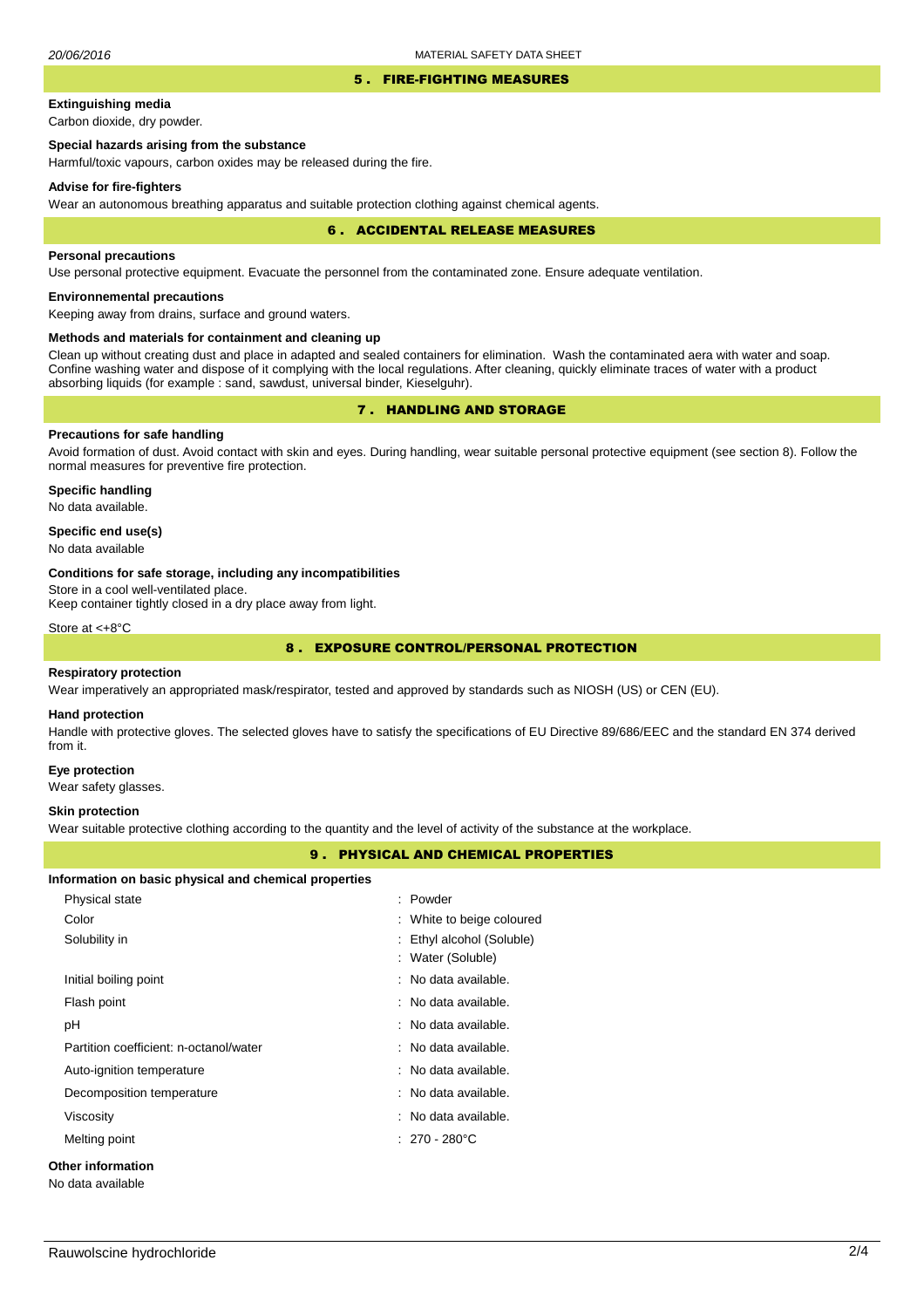### 10 . STABILITY AND REACTIVITY

### **Reactivity**

No data available.

## **Chemical stability**

Stable under recommanded storage conditions.

### **Possibility of hazardous reactions**

No hazardous reactions during storage and handling complying with the instructions.

**Conditions to avoid**

No data available.

**Incompatible materials**

No data available.

### **Hazardous decomposition products**

No hazardous decomposition products if the instructions for handling and storage are respected. During high overheating of the substance or during a fire, hazardous decomposition products may be produced.

# 11 . TOXICOLOGICAL INFORMATION

## **Acute oral toxicity**

No data available.

# **Acute dermal toxicity**

No data available.

## **Acute inhalation toxicity**

No data available.

## **Skin Corrosion**

No data available.

### **Skin Irritation**

No data available.

### **Serious Eye Damage**

No data available.

# **Eye Irritation**

No data available.

## **Respiratory Sensitisation**

No data available.

### **Skin Sensitisation**

No data available.

## **Germ Cell Mutagenicity**

No data available.

## **Carcinogenictiy**

No data available.

# **Reproductive Toxicity**

No data available.

# **Specific Target Organ Toxicity - Single Exposure**

No data available.

## **Specific Target Organ Toxicity - Repeated Exposure**

No data available.

### **Aspiration Hazard**

No data available.